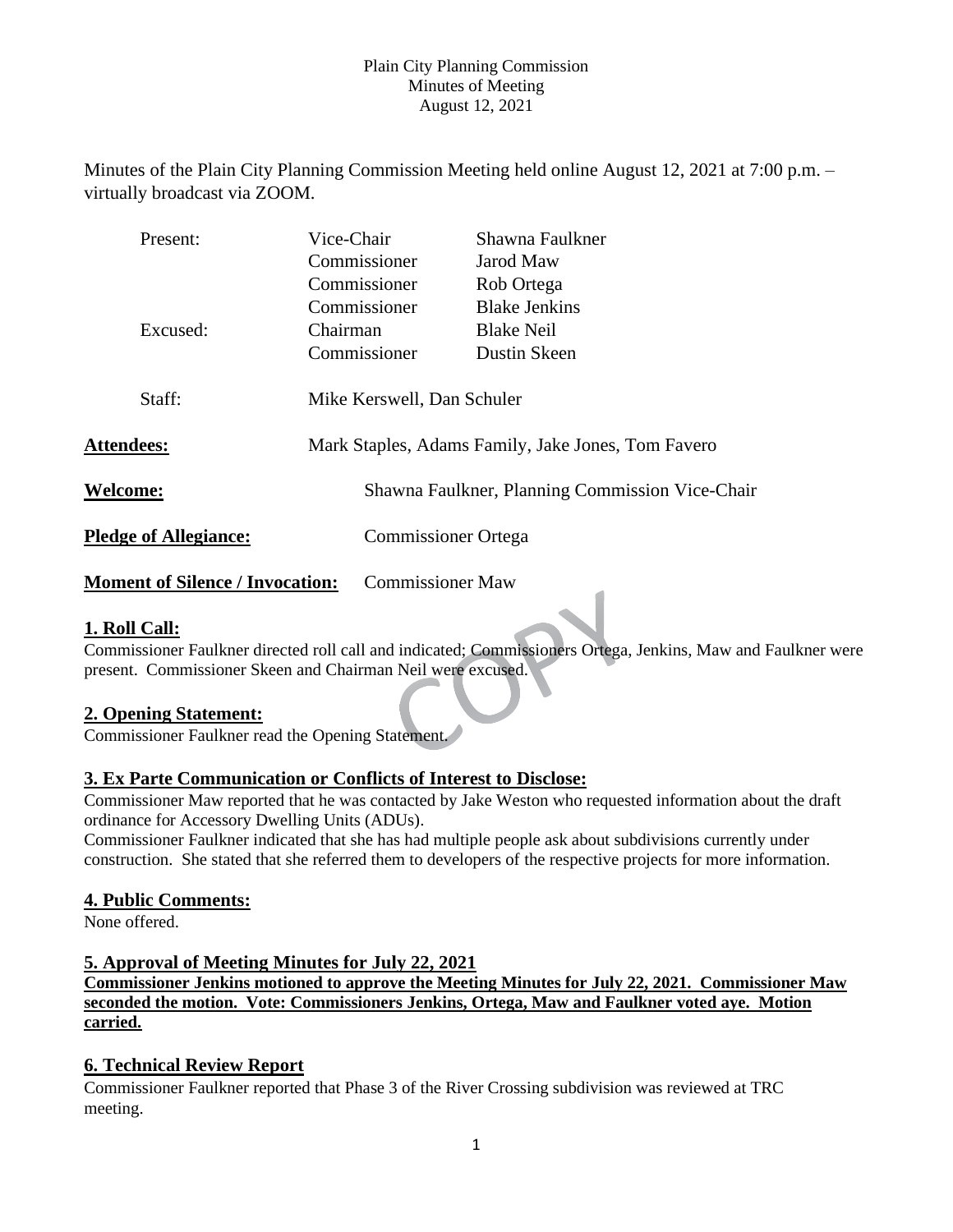She informed that developer, Jeff Hales, wants to change the original development agreement – signed by a party that is no longer involved with the project. It was decided that he will submit the proposed amendment(s) to the City Council for approval. She affirmed that the phase will be reviewed by the Planning Commission after the development agreement is finalized.

# **7. Administrative Items:**

### **Discussion / Motion: Minor Subdivision – Johnson/Vreeland 2779 W 1900 N**

Commissioner Faulkner recounted concerns expressed by the City Engineer, that the submitted plan is incomplete.

**Commissioner Ortega motioned to table Minor Subdivision – Johnson/Vreeland 2779 W 1900 N. Commissioner Maw seconded the motion. Vote: Commissioners Jenkins, Maw, Faulkner and Ortega voted aye. Motion carried.**

## **8. Legislative Items:**

### **Discussion / Motion: Final Subdivision – West Park Phase 2, approximately 3050 N 3075 W**

Nilson Homes representative, Mark Staples introduced himself and associate, Jake Jones. He notified that all comments on the City Engineer's memorandum for this project have been addressed. He presented an email from the City Engineer, verifying that a modified plan for the retention basin is acceptable. He commented on a secondary access point. He explained that this road is intended to be used as a secondary access road at this time and it's anticipated that it will be brought up to be a city-standard roadway when the properties to the north of this subdivision are developed. He acknowledged; the road in question is intended to be a public roadway that is to be owned and maintained by the city. He affirmed that development agreement terms will be certified by the City Attorney before the Final Subdivision plat is signed. Commissioner Maw read the mentioned email from the City Engineer. He reviewed previous City Engineer and Public Works Director comments. Commissioner Ortega sought clarification on subdivision connectivity with existing transportation accesses. Mark Staples described the street network with multiple connections and relatively direct routes with consideration given to interconnection to adjacent neighborhoods. Commissioner Jenkins remarked on retention basin parameters. Mark Staples confirmed that the stormwater management system for this development will be somewhat oversized. He announced that Nilson Homes has purchased JDC Ranch Properties, to the south of this project, and will be aligning future development of those parcels with West Park Village. Commissioner Faulkner spoke of dedication of the proposed open space to the city. She rehashed retention/detention basin construction specifics. Public Works Director, Dan Schuler contemplated linking the West Park Phase 2 retention basin with the stormwater management system for the future Christensen property project. Mark Staples noted that the JDC Ranch properties are currently located in unincorporated Weber County. Commissioner Faulkner indicated that the proposed phase has thirty-nine lots – nine more than generally allowed in a phase. She related Dan Schuler's counsel that an extra few lots in a phase is acceptable if they contribute to efficiency and help achieve the goal of the finished product. Mark Staples pointed out that the phase was approved by the Planning Commission as part of the overall, preliminary subdivision.

## **Commissioner Maw motioned to recommend City Council approval of Final Subdivision – West Park Phase 2, approximately 3050 N 3075 W. Commissioner Jenkins seconded the motion. Vote: Commissioners Jenkins, Maw, Faulkner and Ortega voted aye. Motion carried.**

## **Discussion: Ordinance – Accessory Dwelling Units**

Commissioner Faulkner reviewed a new draft ordinance for Accessory Dwelling Units. She compared attached illustrations to a design standard written in the code:

*A minimum of 50% of the detached ADUs shall be behind the primary structure.*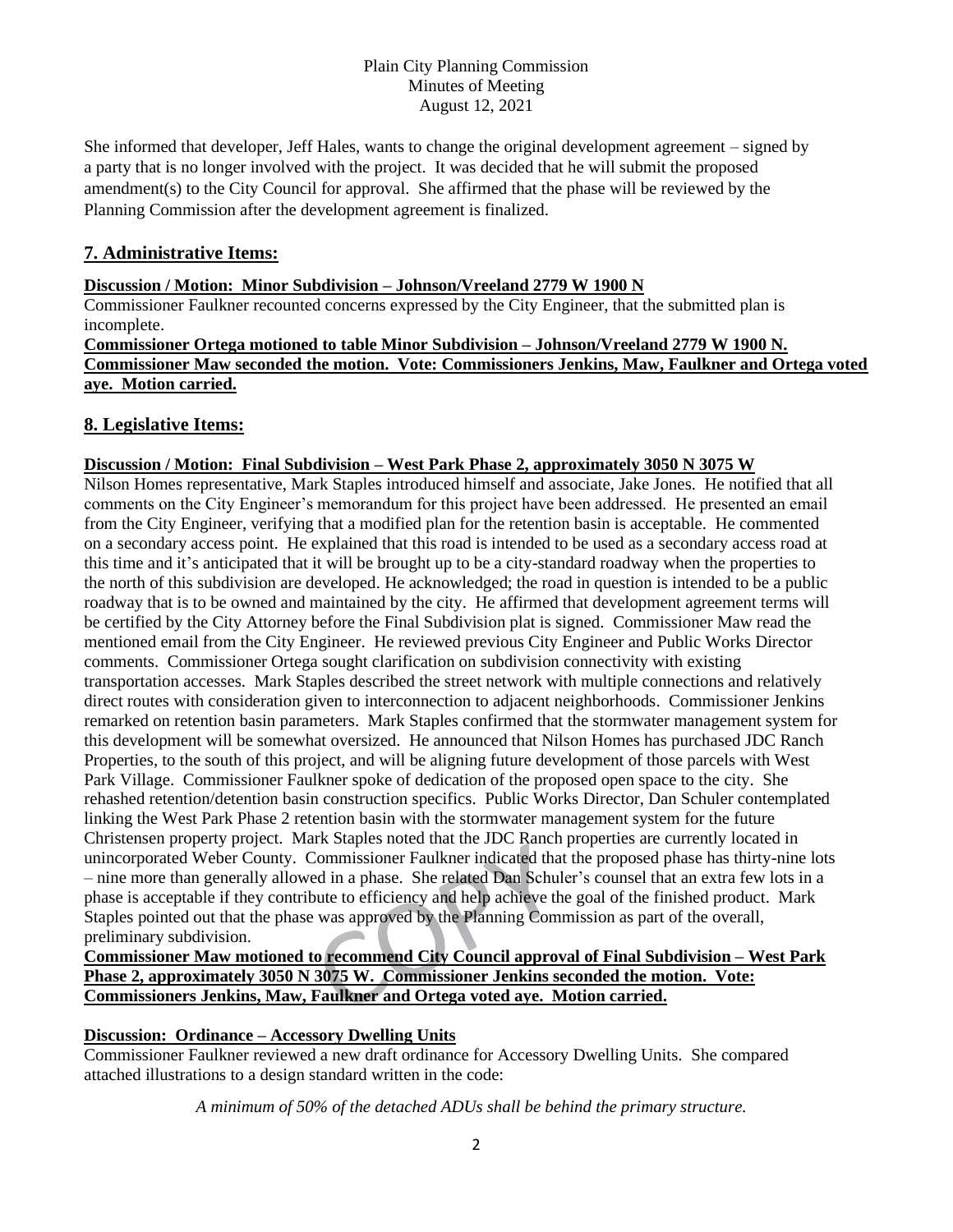She queried about the intent of the requirement. Commissioner Maw explained that the stipulation is not meant to hide detached ADUs behind a house but to ensure they are essentially positioned behind the front of the main dwelling; or principally in the backyard. Commissioner Jenkins stated that Figure (2) shows an ADU 100% behind the primary structure. He assumed that there's a difference between 50% in the rear yard and 50% behind the house. Commissioner Maw noted that Figure (1) depicts an ADU that is 50% behind the rear line of the footprint of the primary structure. He suggested that the clause be reworded. Commissioner Ortega proposed the phrase, *behind the primary structure,* be changed to *behind the rear line of the primary structure.* Commissioner Maw informed that a building footprint is the perimeter of a building at the outer edge of the outside walls of the building. Commissioner Faulkner recommended that the rear line of the primary structure footprint be specified in the directive. She read 10-21-1B:

*Requests for ADUs must be approved by staff prior to the issuance of a building permit*

She talked about plan review, building permit application and inspection processes. Commissioner Jenkins remarked on side yard setback requirements. He voiced approval of changes regarding utility connections. Commissioners Faulkner and Maw agreed with Commissioner Jenkins' opinion. Commissioner Ortega touched on rental provisions in the ordinance. He made sure that it's the Commission's intent to restrict short-term renting of ADUs. He weighed limitations on unrelated individuals that may occupy each residential unit. He advised that eligible renters might be constrained to family members, clergy and disabled persons. He contemplated allowing separate utility meters assigned to individual tenants. Commissioner Maw commented on an owner's responsibility to vet potential renters. Commissioner Faulkner asserted that the city should not be burdened with policing renter status and enforcing utility regulations. Commissioner Ortega evoked; utility companies have policies for multiple residential connections and metering. He reviewed terms in the ordinance that stipulate:

> *Number of Accessory Dwelling Units: A maximum of one (1) ADU shall be allowed on a property and associated with the single-family dwelling.*

Commissioner Jenkins proposed that the utility provider work connection and meter details out with the building owner. Dan Schuler stated that the sewer is a public utility. He recommended that billing for sewer and water be in the property owner's name.

### **Discussion: Preparation Process for an Update to the General Plan**

Commissioner Faulkner related key points she remembered from serving on the Advisory Committee for the 2018 General Plan Update. She told of community representatives that were selected to participate in the planning. She voiced her opinion that an update is being advanced at this time to appease a particular land owner who is concerned about zoning and development requirements for his property. She surmised that this precedent will elicit more requests for General Plan Updates from other residents who are unhappy with some guideline therein. Commissioner Maw commented on the process and funding for the anticipated General Plan revamp. Commissioner Faulkner indicated that the City Council has final authority on General Plan/Future Land Use Map decisions. Commissioner Ortega conveyed the Council's perspectives on the Preparation Process for an Update to the General Plan. He suggested that the Planning Commission begin discussions on revisions and put together their recommendations without delay. He outlined an incremental approach that could be taken to focus on segments of the Future Land Use Map over a number of Planning Commission meetings. Commissioner Maw spoke of advice he received from Councilmember Sadler, specifically related to zoning provisions for keeping of horses and raising of animals for food production.

## **9. Report from City Council:**

Commissioner Jenkins commented on a presentation by Weber School District Community Relations Specialist, Lane Findlay, on a balanced approach to addressing growing school district needs without increasing property taxes. He informed that a bond for a new high school in Taylor will be on the ballot for the November election. He told of plans to make Pioneer Elementary into a special needs school for kids who have challenges or disabilities. He made mention of Mayor Beesley's concern over extravagant design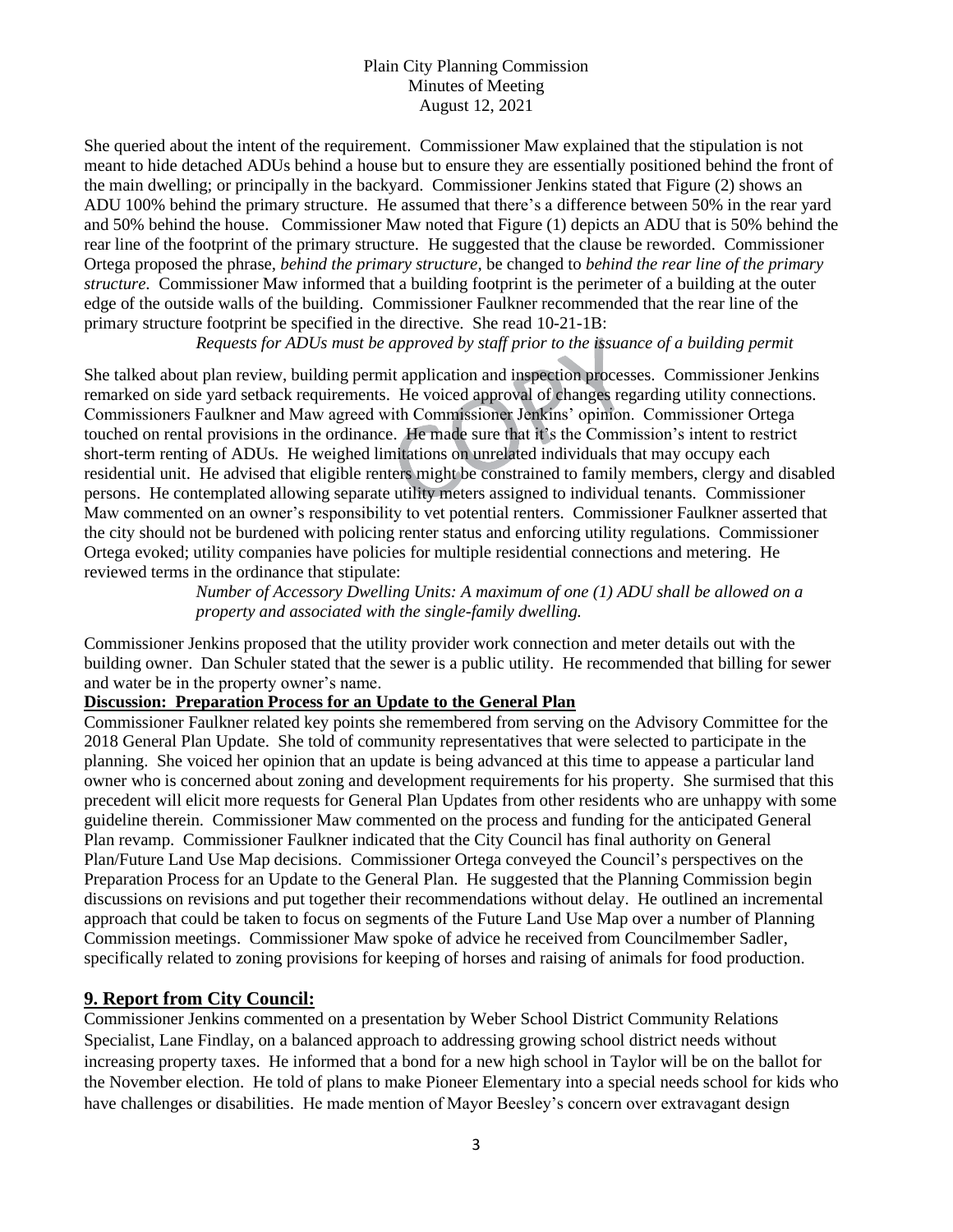elements built into the new Silver Ridge Elementary School. Commissioner Ortega reported that Ordinance 2021-10 concerning Cul-de-sac Special Exceptions was approved, as written. He commented on the Public Hearing that was held on the proposed zoning amendment of MR Wilde & Sons Property – approx. 4277 W 3600 N from A-1 to RE-30. He noted that the final plat for Plain City Fields was approved, conditional upon Parcel A being designated as a Retention Basin. He indicated that the preparation process for an update to the General Plan was discussed and a General Plan amendment, recommended by Planning Commission, was passed. He noted that a sewer lift station reimbursement agreement with Golden Land Management, Inc. was denied.

## **10. Commission Comments:**

 $\mathcal{L}_{\mathcal{N}}$ 

None presented.

## **11. Adjournment:**

**Motion: Commissioner Ortega motioned to Adjourn at 8:25 p.m. – Commissioner Maw seconded the motion. Vote: Commissioners Maw, Ortega, Jenkins, and Faulkner voted aye. Motion carried.**

|        |          | 2021             |                |        |               |
|--------|----------|------------------|----------------|--------|---------------|
| Neil   | Faulkner | Maw              | <b>Jenkins</b> | Skeen  | <u>Ortega</u> |
| Jan 7  | Jan $21$ | Feb 4            | Feb 18         | Mar 4  | Mar 18        |
| Apr 1  | Apr 15   | May 6            | May 20         | Jun 3  | Jun 17        |
| July 1 | July 15  | Aug 5            | Aug 19         | Sept 2 | Sept 16       |
| Oct 7  | Oct 21   | Nov <sub>4</sub> | Nov 18         | Dec 2  | Dec 16        |

 $\overline{\phantom{a}}$  , and the contract of the contract of the contract of the contract of the contract of the contract of the contract of the contract of the contract of the contract of the contract of the contract of the contrac

Planning Commission Chair Planning Commission Secretary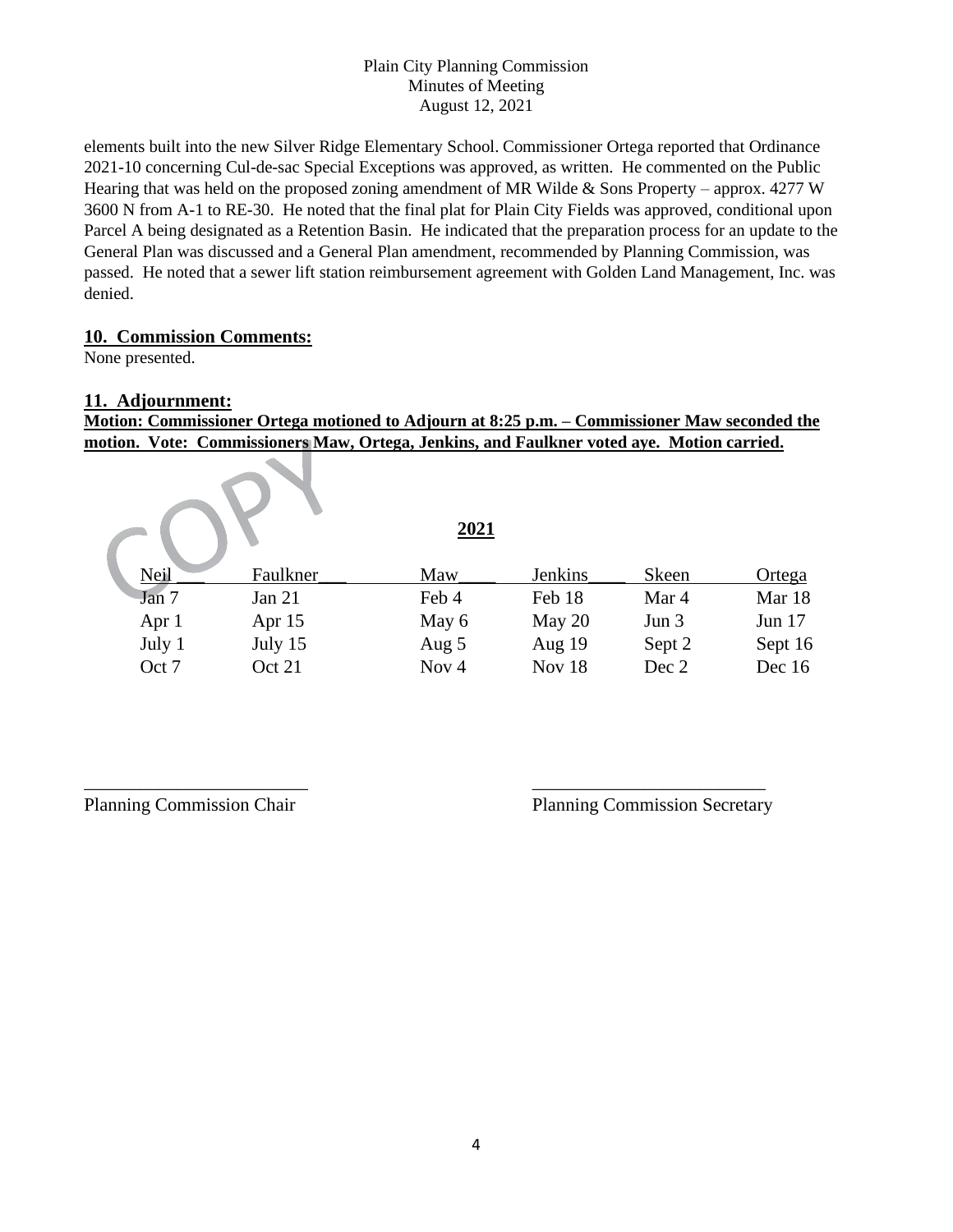Minutes of the Plain City Planning Commission Meeting held online August 26, 2021 at 7:00 p.m. – virtually broadcast via ZOOM.

| Present:                     | Chairman                   | <b>Blake Neil</b>    |  |
|------------------------------|----------------------------|----------------------|--|
|                              | Vice-Chair                 | Shawna Faulkner      |  |
|                              | Commissioner               | Rob Ortega           |  |
|                              | Commissioner               | <b>Blake Jenkins</b> |  |
|                              | Commissioner               | Dustin Skeen         |  |
| Excused:                     | Commissioner               | Jarod Maw            |  |
|                              |                            |                      |  |
| Staff:                       | Mike Kerswell, Dan Schuler |                      |  |
|                              |                            |                      |  |
| <b>Attendees:</b>            | Adams Family, Craig Call   |                      |  |
|                              |                            |                      |  |
| <b>Welcome:</b>              | Chairman Neil              |                      |  |
| <b>Pledge of Allegiance:</b> | <b>Commissioner Skeen</b>  |                      |  |
|                              |                            |                      |  |
|                              |                            |                      |  |

**Moment of Silence / Invocation:** Commissioner Faulkner

# **1. Roll Call:**

Chairman Neil directed roll call and indicated; Commissioners Ortega, Jenkins, Skeen, Faulkner and Chairman Neil were present. Commissioner Maw and was excused.

## **2. Opening Statement:**

Chairman Neil read the Opening Statement.

## **3. Ex Parte Communication or Conflicts of Interest to Disclose:**

None reported.

## **4. Public Comments:**

None offered.

## **5. Approval of Meeting Minutes for August 12, 2021**

**Commissioner Jenkins motioned to approve the Meeting Minutes for August 12, 2021. Commissioner Faulkner seconded the motion. Vote: Commissioners Jenkins, Ortega, Skeen, Faulkner and Chairman Neil voted aye. Motion carried.**

## **6. Technical Review Report**

Chairman Neil reported on a TRC review of a proposed third phase of the Still Creek subdivision. He commented on plans for a small development that was presented to the Committee by the Foley family, noting that the property is currently in unincorporated Weber County.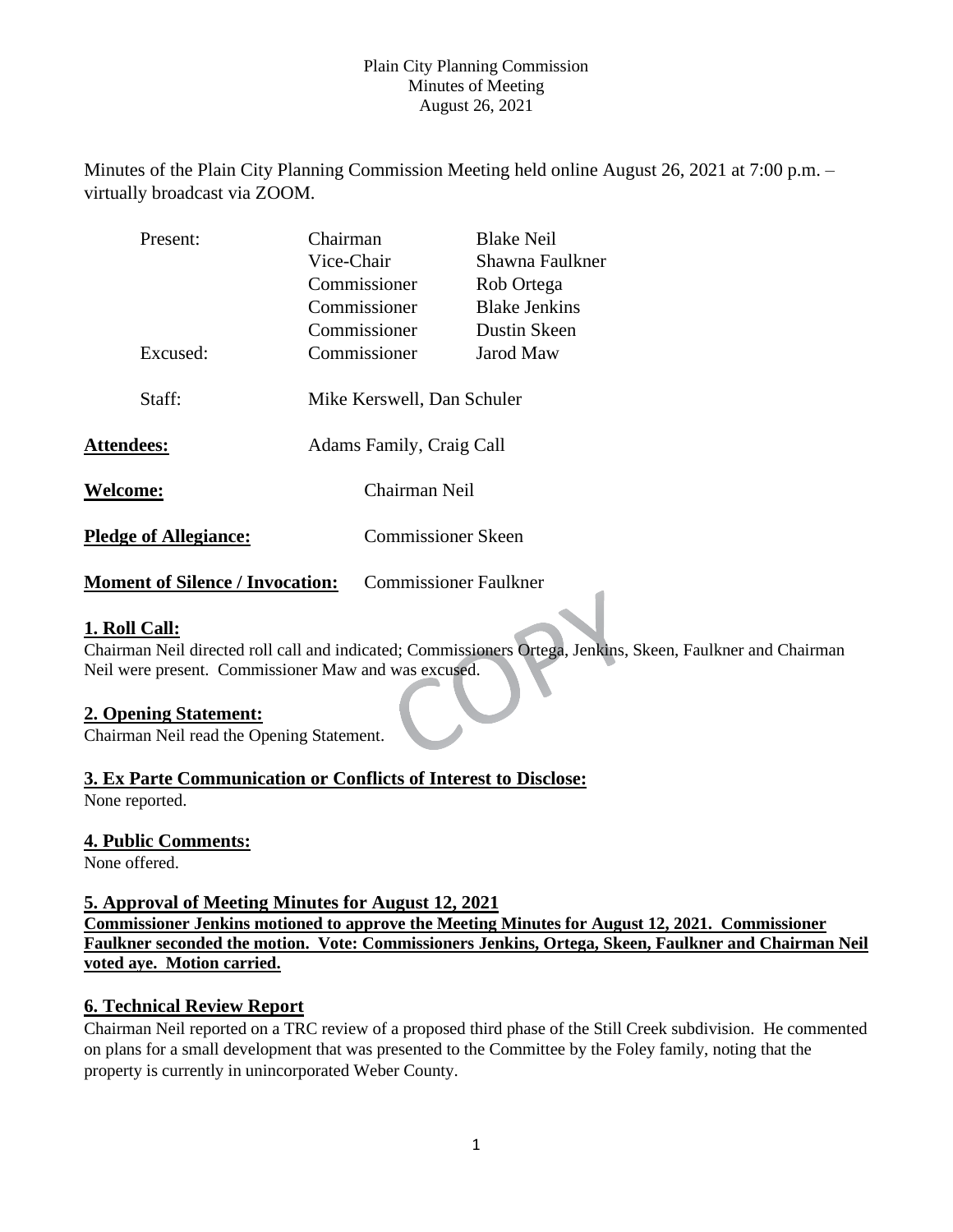## **7. Administrative Items:**

#### **Land Use Authority/Planning Commission Training - Craig Call**

Attorney at law and Executive Director of the Utah Land Use Institute, Craig Call gave a video presentation on Utah Land Use Law. He spelled out legislative and administrative acts and gave details on inanities, referenda and appeals. He outlined roles of citizen planners, professional planners, third party planners and individual property owners in making development decisions. He noted that established ordinances must be observed if it's "reasonably debatable" that they advance the purpose of general welfare. He asserted that a municipal code must not be illegal under state or federal law or rule. He instructed; administrative decisions should be supported by substantial evidence in the record and consistent with relevant ordinances and laws, including vested rights. He defined *Substantial Evidence* and indicated that *Legislative Discretion* allows an ordinance that could promote the general welfare (or if it is reasonably debatable that it is in the interest of the general welfare) to be justifiably upheld. He related examples of developments in Utah that have been affected, in various ways, by debated administrative and legislative processes. He relayed a finding from one of the cases:

"Some people win, some people lose. It's the price we pay to live in an ordered society" He remarked on aesthetic design standards. He advised that recent legislation prohibits municipalities from stipulating residential, aesthetic design standards. He commented on open space preservation. He spoke of the City Council's responsibility to define the basis for decisions. He gave examples of public clamor and indicated that citizen opposition is a consideration which must be weighed, but cannot be the sole basis for the decision to deny an application. He touched on interpretation of ordinance, asserting that the best evidence of an ordinance's intent is the plain language of the ordinance itself. He weighed the objective of zoning regulations in relation to a property owner's common-law right to unrestricted use of his or her property. He acknowledged that ordinances are mandatory – municipal zoning authorities are bound by the terms and standards of applicable zoning ordinances and are not at liberty to make land use decisions in derogation thereof. Recently passed legislation on Accessory Dwelling Units was discussed. A proposed update of the Plain City General Plan was considered. Chairman Neil voiced concerns about a parcel that was divided after a zoning amendment application for the original plot was recommended by the Planning Commission for City Council approval. Craig Call told of disagreement among land use administrators regarding the technical accuracy of applications. He advised that the general rule is: determinations must be reasonable.

## **8. Report from City Council:**

Commissioner Jenkins commented on a request made by the Fremont High School Football Booster Club for the waiving of rental fees for the Pioneer Park pavilion. Commissioner Ortega reported that final approval of West Park Phase 2 was tabled, as was final approval of the ROW and Utilities Improvement Agreement for the Skeen Subdivision. He reported that a Public Hearing for a budget adjustment was set for Sept 2. He informed that a proposed amendment to the Public Works Standard was approved. He announced the formal appointment of a Plain City Fire Chief. Commissioner Skeen indicated that a Mayor's Assistant was also appointed at the meeting.

#### **9. Commission Comments:**

Chairman Neil stated that Mayor Beesley has requested a joint work meeting to finalize stipulations in the Plain City ordinance for Accessory Dwelling Units. He indicated that the meeting has been tentatively scheduled for Thursday, September 2<sup>nd</sup>. He asked Land Use Specialist, Mike Kerswell, to provide the Commission with a copy of the Still Creek Phase 3 Development Agreement for review – when available.

## **10. Adjournment:**